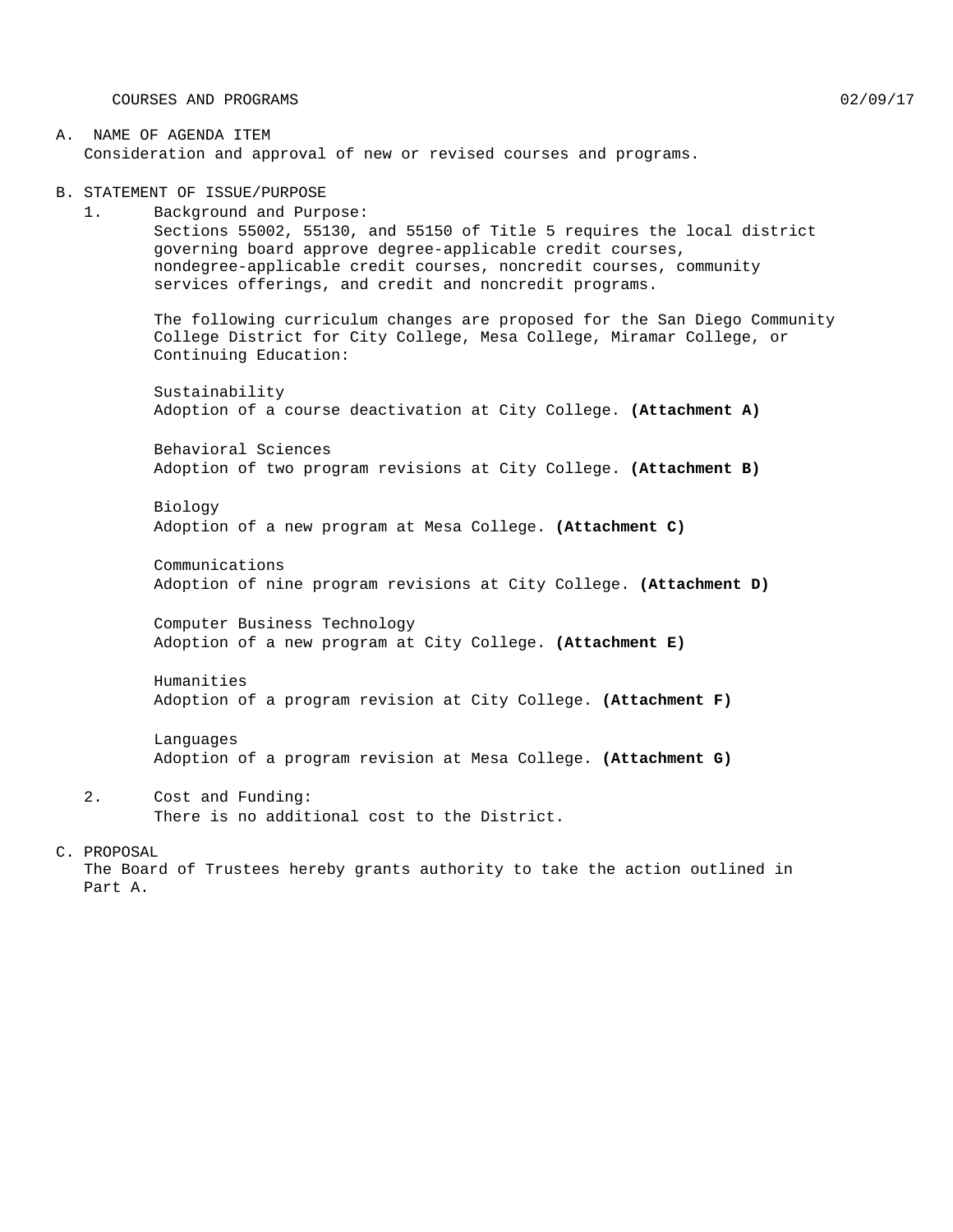Adoption of a course deactivation at City College.

Proposed course deactivation at City College:

#### **102 Environmental Ethics**

#### **48 - 54 hours lecture, 3 units Grade Only**

*Corequisite: Completion of or concurrent enrollment in* Sustainability 101 with a grade of "C" or better, or equivalent.

*Advisory:* English 101 with a grade of "C" or better, or equivalent or Assessment Skill Levels R6 and W6. Philosophy 100 with a grade of "C" or better, or equivalent.

This course allows students to gain an understanding of the field of moral philosophy as it pertains to environmental issues. Ethical theories are analyzed through application to issues such as: population growth, future generations, biodiversity, animal rights, pollution, energy use and consumption. This course is intended for students interested in Sustainability, Environmental Science, Philosophy, Biology, Sociology, Geology, Ecology, and Peace Studies. (FT) Associate Degree Credit & transfer to CSU. CSU General Education. IGETC. UC Transfer Course List.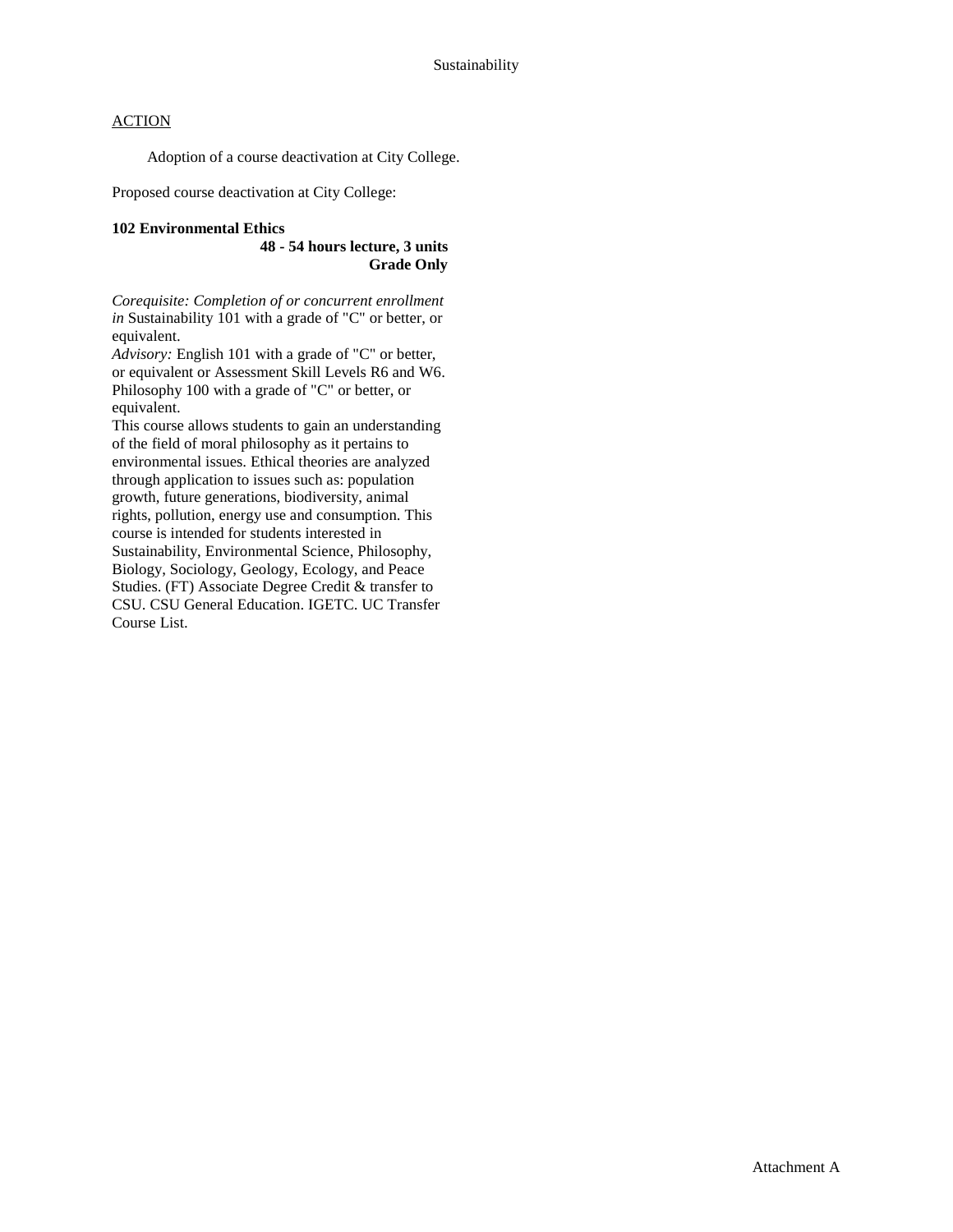Adoption of two program revisions at City College.

Proposed program revisions at City College:

### **Certificate of Performance Community Health Work**

| <b>Courses Required for the Major:</b>         | Units |
|------------------------------------------------|-------|
| HUMS 103 Introduction to Community Health      |       |
|                                                |       |
| HUMS 111 Introduction to Chronic Disease3      |       |
| PSYC 101 General Psychology 3                  |       |
| HEAL 101 Health and Life Style3                |       |
| PSYC 230 Psychology of Lifespan                |       |
|                                                |       |
| <b>HUMS 095 Public Assistance and Benefits</b> |       |
|                                                |       |
| HUMS 112 Community Service Practicum3          |       |

**Total Units = 16 9**

## **Certificate of Performance Youth Development Work**

| <b>Courses Required for the Major:</b>         | <b>Units</b> |
|------------------------------------------------|--------------|
| HUMS 106 Introduction to Youth                 |              |
|                                                |              |
| <b>HUMS 095 Public Assistance and Benefits</b> |              |
|                                                |              |
| COMS 180 Intercultural Communication3          |              |
| HUMS 112 Community Service Practicum3          |              |
| HUMS 114 Introduction to Restorative Justice:  |              |
| Concepts, Theory and Philosophy3               |              |
| <b>HUMS 118 Diversity and Cultural</b>         |              |
|                                                |              |
| PSYC 123 Adolescent Psychology3                |              |
|                                                |              |
| Choose one of the following:                   | <b>Units</b> |
| CHIL 101 Human Growth and Development or       |              |
| PSYC 230 Psychology of Lifespan                |              |
|                                                |              |
| Choose one of the following:                   | <b>Units</b> |
| <b>ANTH 103 Introduction to Cultural</b>       |              |
| Anthropology or                                |              |
| CHIL 141 The Child, Family and Community3      |              |

**Total Units = 16 15**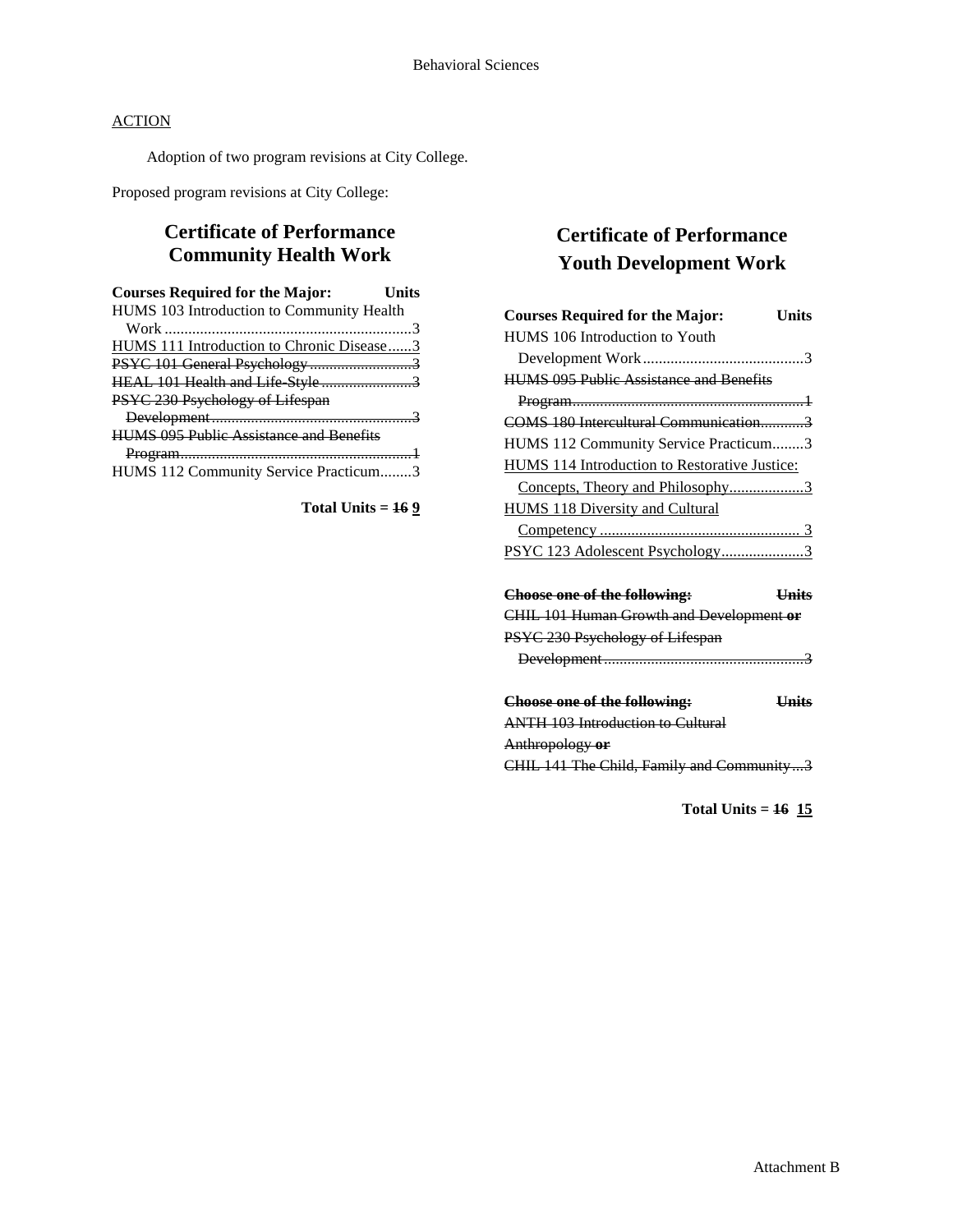Adoption of a new program at Mesa College.

Proposed new program at Mesa College:

## **Associate in Science in Biology for Transfer Degree**

| <b>Courses Required for the Major:</b>     | <b>Units</b> |
|--------------------------------------------|--------------|
| BIOL 210A Introduction to the Biological   |              |
|                                            |              |
| BIOL 210B Introduction to the Biological   |              |
|                                            |              |
| CHEM 200 General Chemistry I - Lecture3    |              |
| CHEM 200L General Chemistry I -            |              |
|                                            |              |
| CHEM 201 General Chemistry II - Lecture 3  |              |
| CHEM 201L General Chemistry II -           |              |
|                                            |              |
| MATH 121 Basic Techniques of Applied       |              |
|                                            |              |
| or                                         |              |
| MATH 150 Calculus with Analytic Geometry   |              |
|                                            |              |
| PHYS 125 General Physics and               |              |
|                                            |              |
| or                                         |              |
| PHYS 195 Mechanics and                     |              |
| PHYS 196 Electricity and Magnetism5        |              |
|                                            |              |
| Select 3-5 units from the following: Units |              |
| CHEM 231 Organic Chemistry I - Lecture3    |              |
| and                                        |              |
| CHEM 231L Organic Chemistry I -            |              |
|                                            |              |
| <b>or</b>                                  |              |
| MATH 122 Basic Techniques of Calculus II 3 |              |
| or                                         |              |
| MATH 151 Calculus with Analytic Geometry   |              |
|                                            |              |

**Total Units = 34 – 38**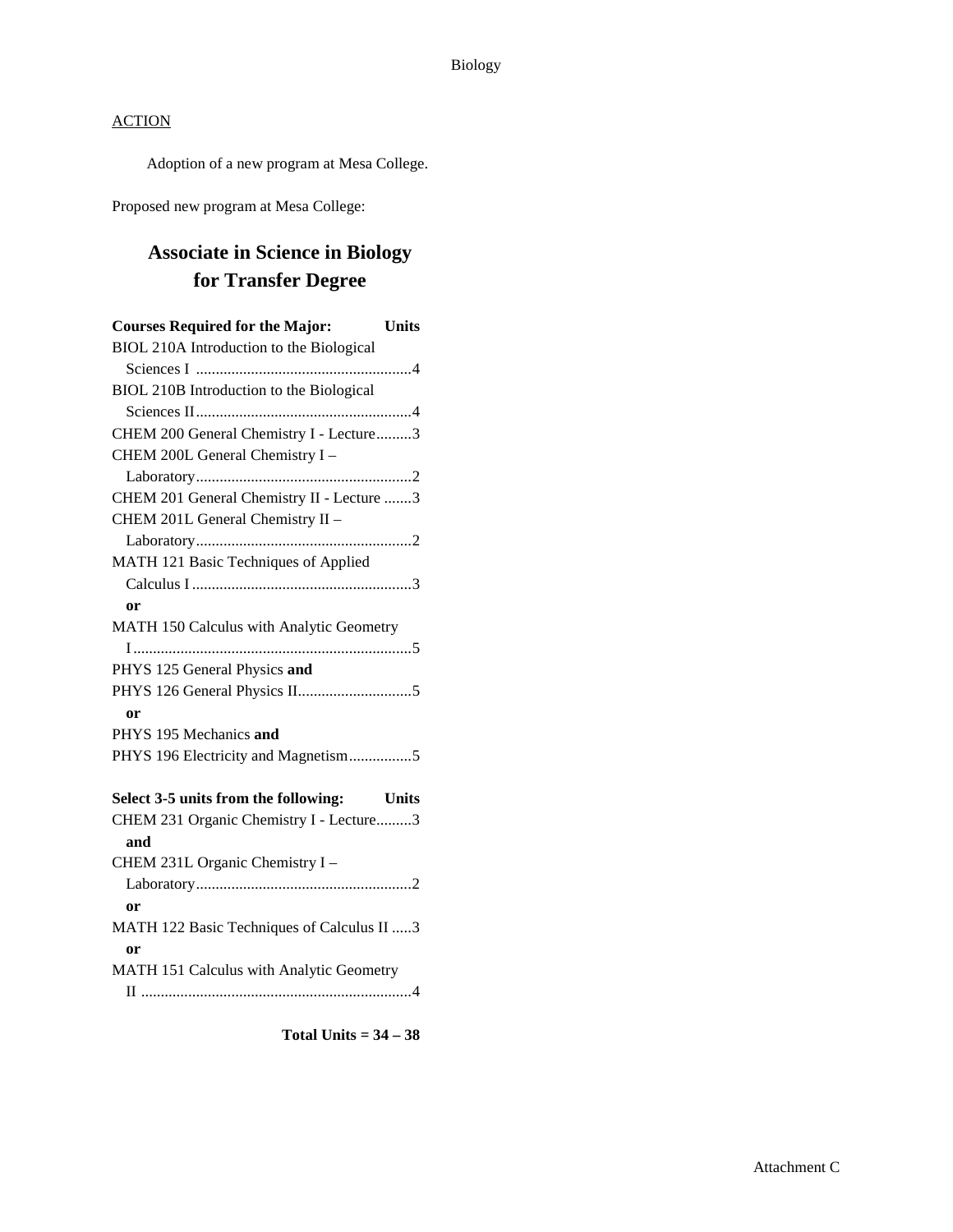Adoption of nine program revisions at City College.

Proposed program revisions at City College:

### **Associate of Science Broadcast News**

| <b>Courses Required for the Major:</b>      | Units |
|---------------------------------------------|-------|
| RTVF 100 Introduction To Radio and          |       |
| Television or                               |       |
| DJRN 100 Mass Media in the Digital Age 3    |       |
| JOUR 202 Introduction to Mass               |       |
|                                             |       |
| RTVF 107 Audio Production3                  |       |
| RTVF 118 Television Studio Operations 3     |       |
| RTVF 121 Performance for Television or      |       |
| RTVF 128 Lighting for Television and Film3  |       |
| RTVF 124 Electronic Field Production3       |       |
| RTVF 140 Radio and TV Newswriting3          |       |
| RTVF 160 Introduction to Cinema3            |       |
| RTVF 145 Television News Production4        |       |
| RTVF 146 The TV News Field Report 3         |       |
| RTVF 153 Introduction to Nonlinear Editing3 |       |
|                                             |       |

#### **Complete the following courses for emphasis**

| <b>in Broadcast News:</b>                   | <b>Units</b> |
|---------------------------------------------|--------------|
| RTVF 105 Media Performance 3                |              |
| RTVF 121 Performance for Television 3       |              |
| RTVF 124 Electronic Field Production3       |              |
| RTVF 141 Radio News Production4             |              |
| RTVF 145 Television News Production4        |              |
| RTVF 146 The TV News Field Report 3         |              |
| DMPR 153 Introduction to Nonlinear Editing3 |              |

**Total Units = 38 28**

### **Certificate of Performance Digital Media Production**

| <b>Courses Required for the Major:</b><br>Units<br>DMPR 151 Introduction to Multimedia3 |
|-----------------------------------------------------------------------------------------|
|                                                                                         |
| RTVF 151 Introduction to Multimedia3                                                    |
|                                                                                         |
| Select six units from the following:<br>Units                                           |
| DMPR 152 Sound Design and Digital Audio                                                 |
|                                                                                         |
| <b>DMPR 153 Introduction to Nonlinear</b>                                               |
| Editing or                                                                              |
| <b>DMPR 155 Advanced Nonlinear Editing3</b>                                             |
| RTVF 153 Introduction to Nonlinear Editing3                                             |
| DMPR 157 Advanced Multimedia Production3                                                |
|                                                                                         |
|                                                                                         |
|                                                                                         |

**Total Units = 9**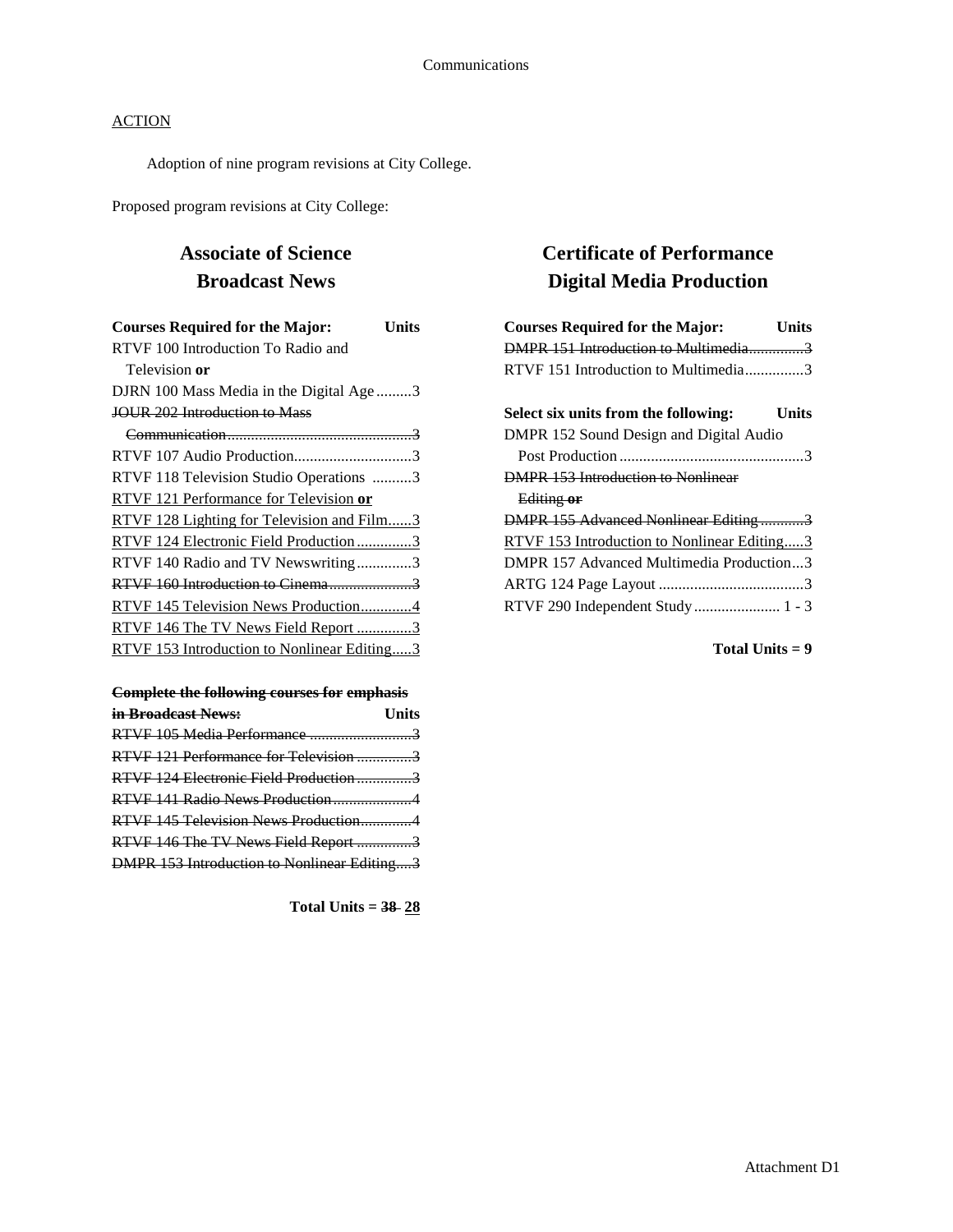# **Certificate of Achievement Digital Media Production**

| <b>Courses Required for the Major:</b>   | <b>Units</b> |
|------------------------------------------|--------------|
| DMPR 151 Introduction to Multimedia3     |              |
| RTVF 151 Introduction to Multimedia3     |              |
| DMPR 157 Advanced Multimedia Production3 |              |

| <b>Select nine units from:</b><br><b>Units</b> |  |
|------------------------------------------------|--|
| DMPR 152 Sound Design and Digital Audio        |  |
|                                                |  |
| DMPR 153 Introduction to Nonlinear Editing3    |  |
| RTVF 153 Introduction to Nonlinear Editing3    |  |
|                                                |  |
| DMPR 155 Advanced Nonlinear Editing3           |  |
| RTVF 290 Independent Study 1 - 3               |  |

**Total Units = 15**

# **Certificate of Performance Documentary Film Film Production**

| <b>Courses Required for the Major:</b>      | Units        |
|---------------------------------------------|--------------|
| RTVF 160 Introduction to Cinema3            |              |
|                                             |              |
| Select six units from the following:        | <b>Units</b> |
| RTVF 110 Introduction to Scriptwriting 3    |              |
| RTVF 111 Producing for On Location          |              |
|                                             |              |
| RTVF 112 Documentary Film Production 3      |              |
| RTVF 126 Art Direction for Film and         |              |
|                                             |              |
| RTVF 128 Lighting for Television and Film3  |              |
| <b>DMPR 153 Introduction to Nonlinear</b>   |              |
| Editing or                                  |              |
| DMPR 155 Advanced Nonlinear Editing3        |              |
| RTVF 153 Introduction to Nonlinear Editing3 |              |
| RTVF 167 Motion Picture Production3         |              |

Total Units  $= 9$ 

## **Certificate of Achievement Documentary Film Film Production**

| <b>Courses Required for the Major:</b><br>Units<br>RTVF 110 Introduction to Scriptwriting 3<br>RTVF 160 Introduction to Cinema3 |
|---------------------------------------------------------------------------------------------------------------------------------|
| Choose nine units from the following: Units                                                                                     |
| RTVF 111 Producing for On Location                                                                                              |
|                                                                                                                                 |
| RTVF 112 Documentary Film Production 3                                                                                          |
| RTVF 124 Electronic Field Production3                                                                                           |
| RTVF 126 Art Direction for Film and                                                                                             |
|                                                                                                                                 |
| RTVF 128 Lighting for Television and Film3                                                                                      |
| RTVF 153 Introduction to Nonlinear Editing3                                                                                     |
| <b>DMPR 153 Introduction to Nonlinear</b>                                                                                       |
| Editing or                                                                                                                      |
| DMPR 155 Advanced Nonlinear Editing3                                                                                            |
| RTVF 167 Motion Picture Production3                                                                                             |
|                                                                                                                                 |

 $Total Units = 15$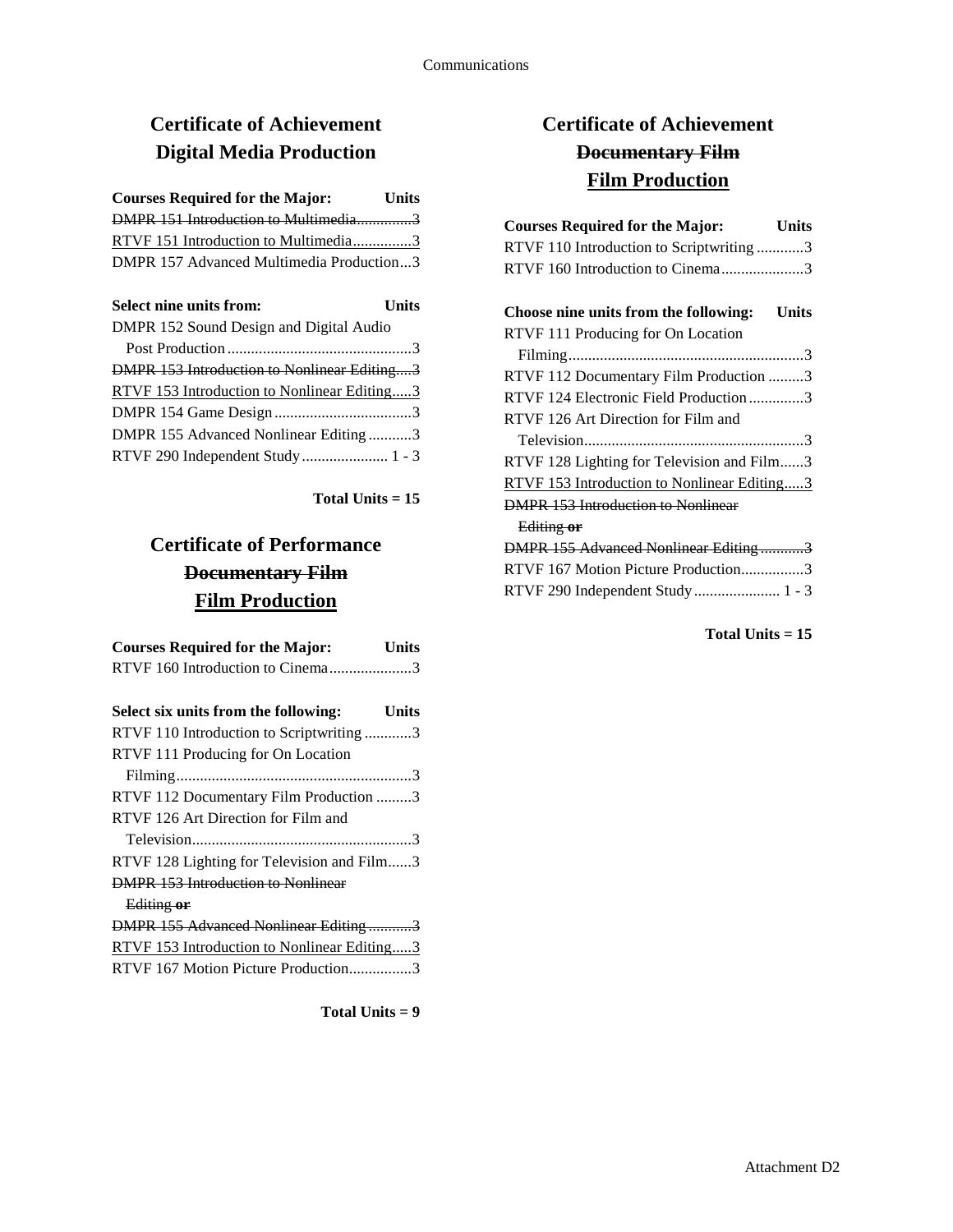## **Associate of Science Degree Documentary Film Film Production**

| <b>Courses Required for the Major:</b><br>Units |  |
|-------------------------------------------------|--|
| RTVF 100 Introduction to Radio and              |  |
|                                                 |  |
| or                                              |  |
| JOUR 202 Introduction to Mass Communication     |  |
| or                                              |  |
| DJRN 100 Mass Media in the Digital Age3         |  |
| RTVF 107 Audio Production3                      |  |
| RTVF 110 Introduction to Scriptwriting3         |  |
| <b>RTVF 111 Producing for On Location</b>       |  |
|                                                 |  |
| RTVF 112 Documentary Film Production 3          |  |
| <b>RTVF 126 Art Direction for Film and</b>      |  |
| Television or                                   |  |
| RTVF 128 Lighting for Television and Film3      |  |
| RTVF 153 Introduction to Nonlinear Editing3     |  |
| RTVF 160 Introduction to Cinema3                |  |
| RTVF 167 Motion Picture Production3             |  |
| RTVF 118 Television Studio Operations 3         |  |
| RTVF 140 Radio and TV Newswriting 3             |  |
|                                                 |  |

### **Complete the following courses for the**

| <b>Documentary Film:</b>                     | <del>Units</del> |
|----------------------------------------------|------------------|
| RTVF 110 Introduction to Scriptwriting3      |                  |
| RTVF 111 Producing for On Location           |                  |
|                                              |                  |
| RTVF 112 Documentary Film Production 3       |                  |
| RTVF 124 Electronic Field Production3        |                  |
| RTVF 126 Art Direction for Film and          |                  |
|                                              |                  |
| RTVF 128 Lighting for Television and Film3   |                  |
| RTVF 146 The TV News Field Report 3          |                  |
| DMPR 153 Introduction to Nonlinear Editing3  |                  |
| <b>DMPR 155 Advanced Nonlinear Editing 3</b> |                  |
| RTVF 167 Motion Picture Production3          |                  |

**Total Units = 45 27**

### **Certificate of Performance Video Production**

| <b>Courses Required for the Major:</b><br>Units      |
|------------------------------------------------------|
| RTVF 124 Electronic Field Production3                |
|                                                      |
| Select six units from the following:<br><b>Units</b> |
| RTVF 115 Radio and Television Management             |
|                                                      |
| RTVF 118 Television Studio Operations 3              |
| RTVF 124 Electronic Field Production3                |
| RTVF 126 Art Direction for Film and                  |
|                                                      |
| RTVF 128 Lighting for Television and Film3           |
| RTVF 146 The TV News Field Report 3                  |
| RTVF 175 Radio and Television Sales3                 |
| RTVF 153 Introduction to Nonlinear Editing3          |
| <b>DMPR 153 Introduction to Nonlinear</b>            |
| Editing or                                           |
| DMPR 155 Advanced Nonlinear Editing3                 |

**Total Units = 9**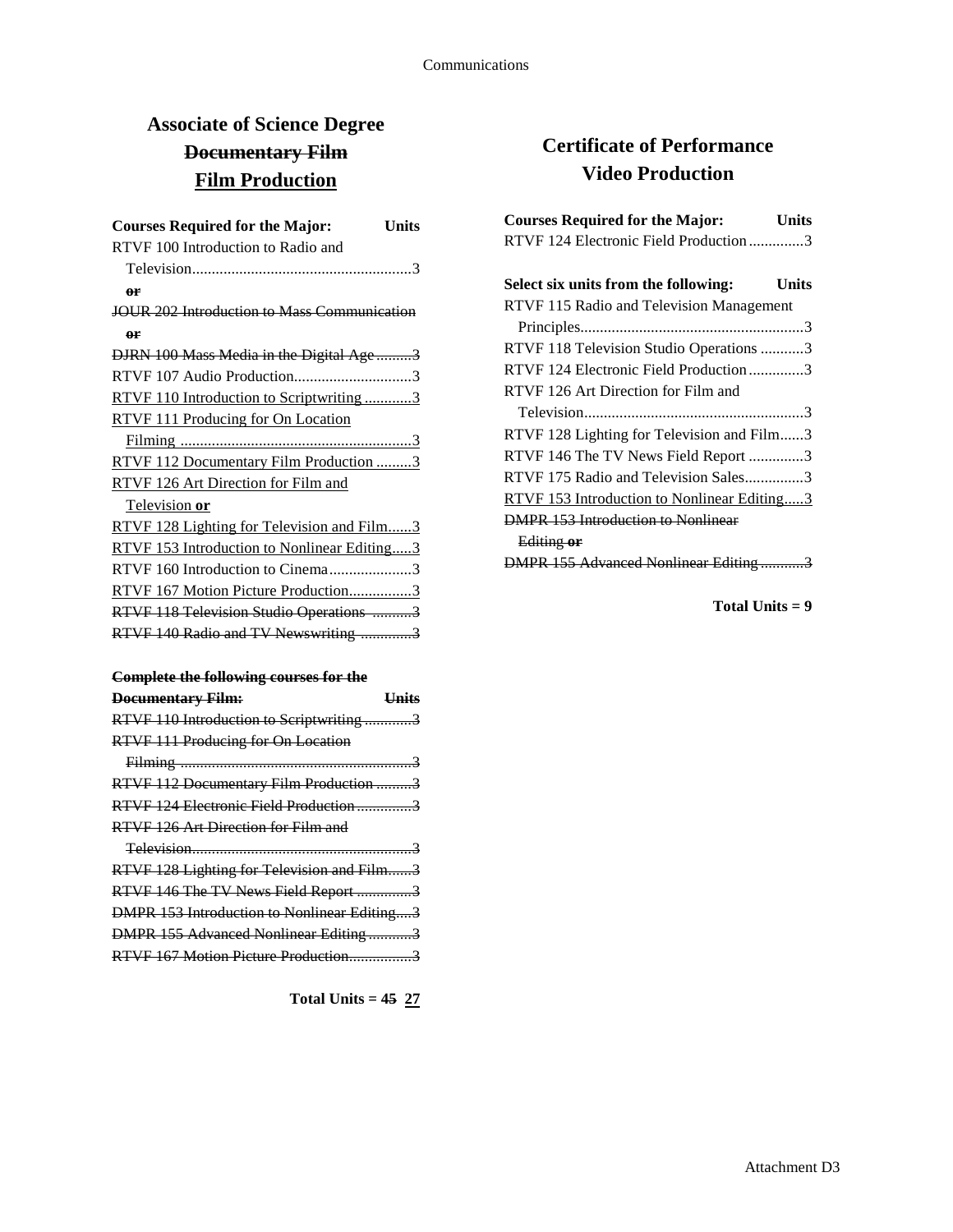## **Certificate of Achievement Video Production**

| <b>Courses Required for the Major:</b><br><b>Units</b> |
|--------------------------------------------------------|
| RTVF 118 Television Studio Operations 3                |
| RTVF 124 Electronic Field Production3                  |
|                                                        |
| Select nine units from the following: Units            |
| RTVF 115 Radio and Television Management               |
|                                                        |
| RTVF 125 Advanced Television and Video                 |
|                                                        |
| RTVF 126 Art Direction for Film and                    |
|                                                        |
| RTVF 128 Lighting for Television and Film3             |
| RTVF 131 Advanced Radio Performance 4                  |
| RTVF 146 The TV News Field Report 3                    |
| RTVF 167 Motion Picture Production3                    |
| RTVF 175 Radio and Television Sales3                   |
| <b>DMPR 153 Introduction to Nonlinear</b>              |
| Editing or                                             |
| DMPR 155 Advanced Nonlinear Editing3                   |

RTVF 153 Introduction to Nonlinear Editing.....3 RTVF 290 Independent Study...................... 1 - 3

**Total Units = 15**

## **Associate of Science Degree Video Production**

| <b>Courses Required for the Major:</b><br>Units     |
|-----------------------------------------------------|
| RTVF 100 Introduction To Radio and                  |
| Television or                                       |
| DJRN 100 Mass Media in the Digital Age 3            |
| <b>JOUR 202 Introduction to Mass</b>                |
|                                                     |
| RTVF 107 Audio Production3                          |
| RTVF 110 Introduction to Scriptwriting or           |
| RTVF 140 Radio and TV Newswriting3                  |
| RTVF 118 Television Studio Operations 3             |
| RTVF 160 Introduction to Cinema                     |
| RTVF 124 Electronic Field Production3               |
| RTVF 125 Advanced Television and Video              |
| Production or                                       |
| RTVF 151 Introduction to Multimedia 3               |
| RTVF 146 The TV News Field Report 3                 |
| RTVF 126 Art Direction for Film and                 |
|                                                     |
| RTVF 128 Lighting for Television and Film3          |
| RTVF 153 Introduction to Nonlinear Editing3         |
|                                                     |
| <b>Complete the following courses for the Video</b> |
| Production area of specialization:<br><b>Units</b>  |
| RTVF 105 Media Performance 3                        |
| <b>RTVF 115 Radio and Television Management</b>     |
|                                                     |
| RTVF 124 Electronic Field Production  3             |
| RTVF 125 Advanced Television and Video              |
| Production or                                       |
| RTVF 146 The TV News Field Report 3                 |
| RTVF 126 Art Direction for Film and                 |
| Television or                                       |
| RTVF 128 Lighting for Television and Film3          |
| DMPR 151 Introduction to Multimedia or              |
| DMPR 153 Introduction to Nonlinear Editing3         |
|                                                     |

**Total Units = 33 27**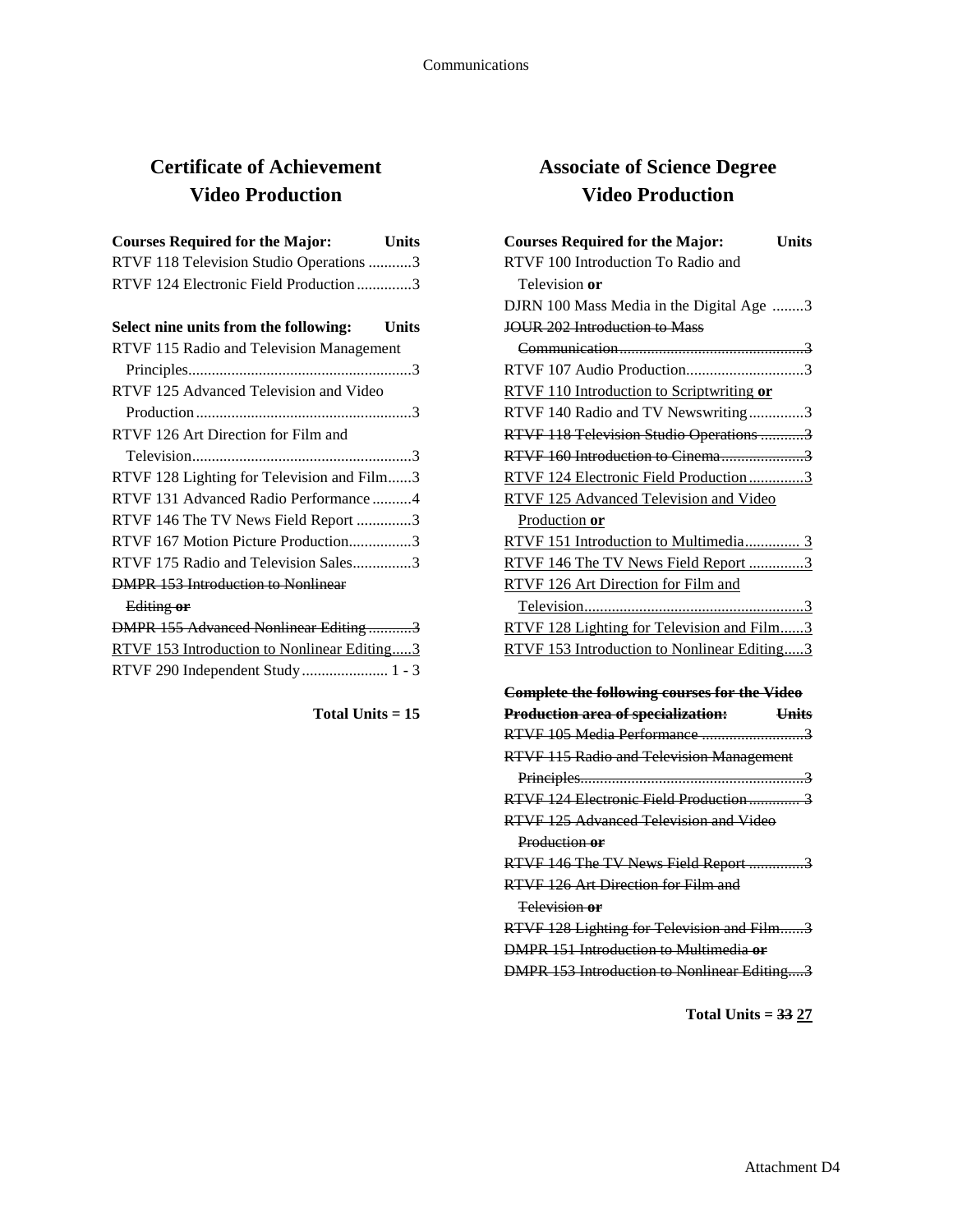Pursuant to Section 78016 of the Education Code, the following is a program review summary: Associate of Science in Business Information Worker.

| А.         | Labor Market Information <sup>1</sup> : | The annual average number of persons employed in the Business<br>Information Worker program area was $16,020$ in the 2016 employment<br>year. Approximately 4,401 new job openings are projected through<br>2012-2022. |
|------------|-----------------------------------------|------------------------------------------------------------------------------------------------------------------------------------------------------------------------------------------------------------------------|
| <b>B</b> . | Duplication <sup>2</sup> :              | None.                                                                                                                                                                                                                  |
| C.         | Effectiveness <sup>3</sup> :            | Program area OR the projected enrollment of 15 for the 2016-2017 year<br>in the new program area.                                                                                                                      |

- 1. California Employment Development Department Industry Employment Data
- 2. California Employment Development Labor Market Information Division Occupation Profile for: Customer Service Representatives (SOC Code 43-4051), Office Clerks, General (SOC Code 43-9061), Receptionists and Information Clerks (SOC Code 43-4171), and Retail Salespersons (SOC Code 41- 2031)
- 3. City College Departmental Enrollment Tallies

#### **ACTION**

Adoption of a new program at City College.

Proposed new program at City College:

### **Associate of Science Degree Business Information Worker**

| <b>Courses Required for the Major:</b><br><b>Units</b>                                                                                                                                                                                                                                                                                          |                                                                                                                                                                                                                                                                                                                 |
|-------------------------------------------------------------------------------------------------------------------------------------------------------------------------------------------------------------------------------------------------------------------------------------------------------------------------------------------------|-----------------------------------------------------------------------------------------------------------------------------------------------------------------------------------------------------------------------------------------------------------------------------------------------------------------|
| <b>ACCT 150 Computer Accounting</b><br><b>BUSE 092 Introduction to Business</b><br>Communication or<br>BUSE 119 Business Communications3<br><b>BUSE 102 Introduction to Customer</b><br>Service or<br>BUSE 150 Human Relations in Business 3<br>CBTE 094 Introduction to Computer<br>Keyboarding or<br>CBTE 095 Keyboarding Skill Development 1 | CISC 150 Introduction to Computer and<br><sub>or</sub><br>CISC 181 Principles of Information Systems4<br>CBTE 143 Intermediate Microsoft Excel3<br>CBTE 152 Beginning Microsoft Access or<br>CBTE 155 SharePoint Using Office 3652<br>CBTE 205 Records Management or<br>CBTE 206 Electronic Records Management3 |
| <b>CBTE 114 Introduction to Microsoft</b><br>CBTE 120 Beginning Microsoft Word2<br>CBTE 164 Introduction to Microsoft Outlook1                                                                                                                                                                                                                  | Total Units $= 29 - 30$                                                                                                                                                                                                                                                                                         |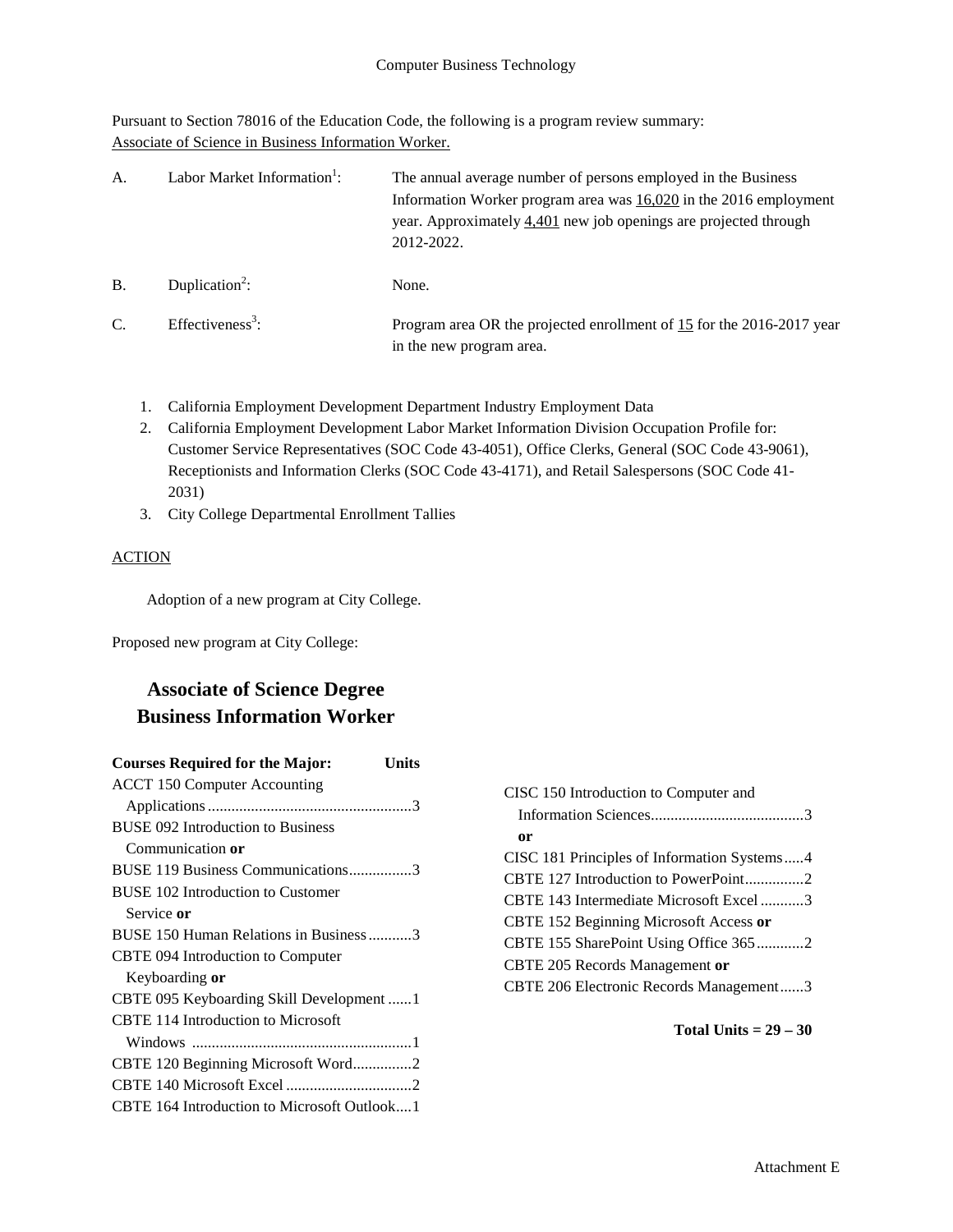Adoption of a program revision at City College.

Proposed program revision at City College:

### **Associate in Arts in Philosophy for Transfer Degree**

| Courses required for the major:               | Units |
|-----------------------------------------------|-------|
| PHIL 100 Logic and Critical Thinking or       |       |
|                                               |       |
| PHIL 102A Introduction to Philosophy: Reality |       |
| and Knowledge or                              |       |
| PHIL 102B Introduction to Philosophy:         |       |
|                                               |       |

|  |  | List A - Select one course from the following |
|--|--|-----------------------------------------------|
|  |  | or any course not selected from the required  |

| or any course not selected from the required |       |
|----------------------------------------------|-------|
| courses (3 units):                           | Units |
| PHIL 104A History Of Western Philosophy 3    |       |
| PHIL 104B History of Western Philosophy 3    |       |
| PHIL 105 Contemporary Philosophy 3           |       |
|                                              |       |
| PHIL 111 Philosophy In Literature 3          |       |
| PHIL 205 Critical Thinking and Writing in    |       |
|                                              |       |
| ENGL 105 Composition and Literature3         |       |
| ENGL 205 Critical Thinking and Intermediate  |       |
|                                              |       |
|                                              |       |

#### **List B - Select two courses from the following or any course not selected from required**

| courses or List A (6 units):                  | <b>Units</b> |
|-----------------------------------------------|--------------|
| HIST 105 Introduction to Western Civilization |              |
|                                               |              |
| HIST 106 Introduction to Western Civilization |              |
|                                               |              |
| PHIL 107 Reflections on Human Nature3         |              |
| PHIL 108 Perspectives on Human Nature and     |              |
|                                               |              |

| List C - Select one course from the following |
|-----------------------------------------------|
| or any course not already selected from       |
| required courses, List A or List B            |
| <b>Units</b><br>$(3 - 5 \text{ units})$ :     |
| PHIL 125 Philosophy of Women 3                |
| PHIL 126 Introduction to Philosophy of        |
| Contemporary Gender Issues 3                  |
| PHIL 130 Philosophy of Art and Music 3        |
| HUMA 101 Introduction to the Humanities I3    |
| HUMA 102 Introduction to the Humanities II 3  |
| HUMA 103 Introduction to the New              |
|                                               |
| HUMA 106 World Religions3                     |
|                                               |
| SUST 102 Environmental Ethics3                |
| AMSL 116 American Sign Language Level II4     |
| AMSL 215 American Sign Language Level         |
|                                               |
| AMSL 216 American Sign Language Level         |
|                                               |
|                                               |
| ARAB 201A Third Course in Arabic 5            |
|                                               |
|                                               |
| SPAN 102 Second Course in Spanish 5           |
| SPAN 201 Third Course in Spanish 5            |
| SPAN 215 Spanish for Spanish Speakers I 5     |

**Total Units = 18 – 20**